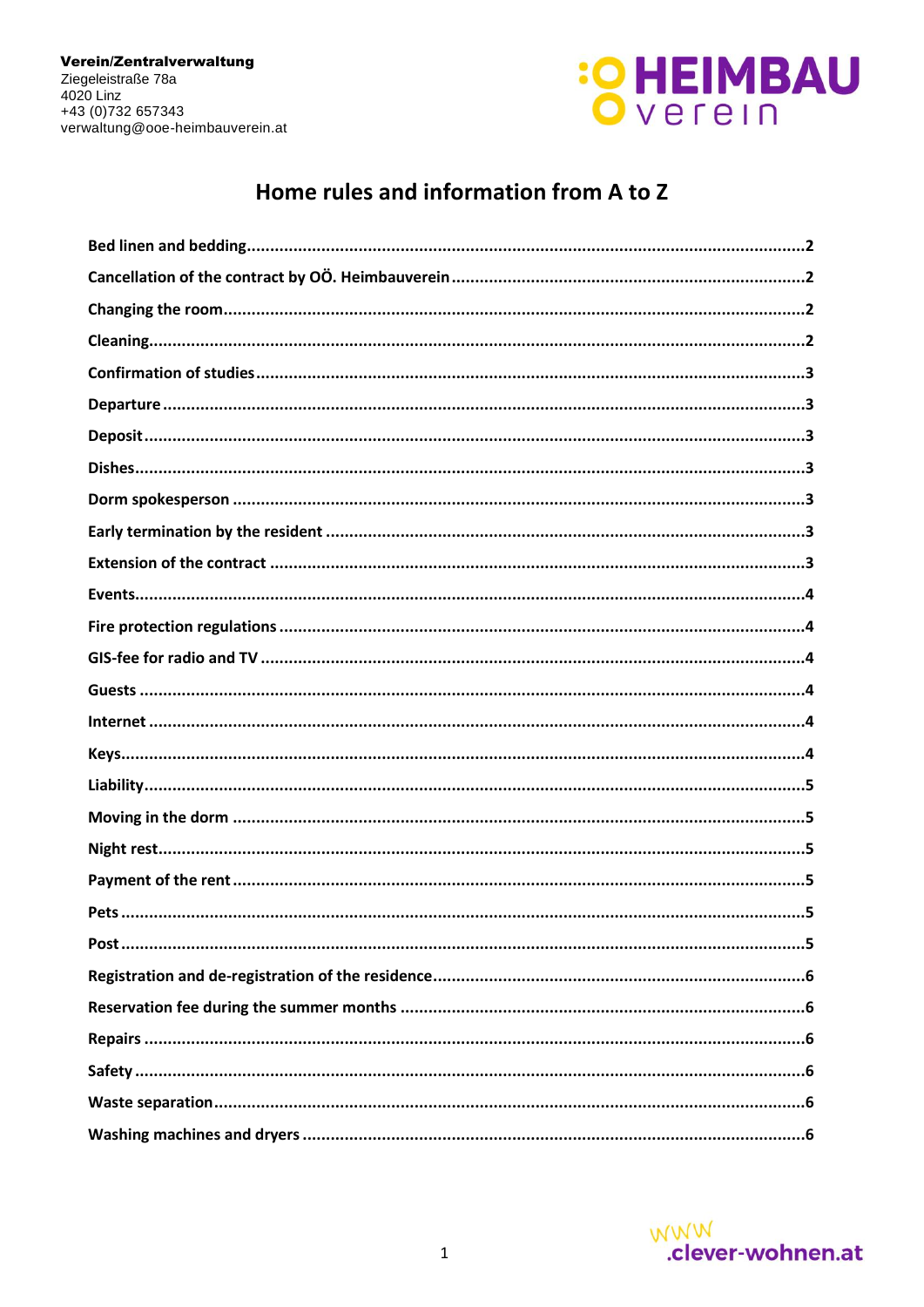

# **OÖ. Heimbauverein**

The OÖ. Heimbauverein is the name of the association that runs the dorm. Since 1955, we have been building, maintaining and operating student residences as well as houses for pupils and apprentices. Currently there are 8 houses in Upper Austria with 1.400 beds covering Linz, Wels, Ried and Braunau. The central administration is located at the Ziegeleistraße 78a, 4020 Linz. There is a manager in the dorms who is in direct contact with the residents. This person provides all necessary information and supports the residents during their stay.

# **Home rules and information from A to Z**

## <span id="page-1-0"></span>Bed linen and bedding

Unless agreed otherwise, no bedding and bed linen are provided. Bedding and bed linen is not provided in student dormitories.

# <span id="page-1-1"></span>Cancellation of the contract by OÖ. Heimbauverein

The OÖ. Heimbauverein is entitled, irrespective of the agreed term of the contract, to terminate the contract with one month's notice at the end of each month, if the resident, despite the warning:

- is using the object unlawful, especially to let someone else live in the room.
- is misusing and mishandling the property.
- doesn´t clean and ventilate the room regularly.
- violates the terms of the contract and the house rules.
- is 2 months behind with payments.

In addition, the OÖ. Heimbauverein is entitled to terminate the contract immediately, if:

- the resident does not move in within two months after the start of the contract.
- there is a serious disturbance of the house peace and misbehaviour caused by the resident or his/her guest.

### <span id="page-1-2"></span>Changing the room

If the resident wishes to change the room during the stay, the residents shall do so through writing form. When moving, a flat rate is charged for administration and cleaning.

### Cleaning

Unless agreed otherwise, the residents must clean and tidy their own room and they must dispose the garbage. Due to improper hygiene, dragging vermin through the luggage and clothes, it may be necessary to call a pest control inspector to remove these pests. Due to mouldiness caused by insufficient ventilation of the room, it may be necessary to call a special cleaning service. The resident shall bear the pertaining cost for such service through a written notice. The public areas shall be cleaned by our cleaning staff once a day from Monday till Friday. After using the kitchen, the resident must clean the used workspace.

<span id="page-1-3"></span>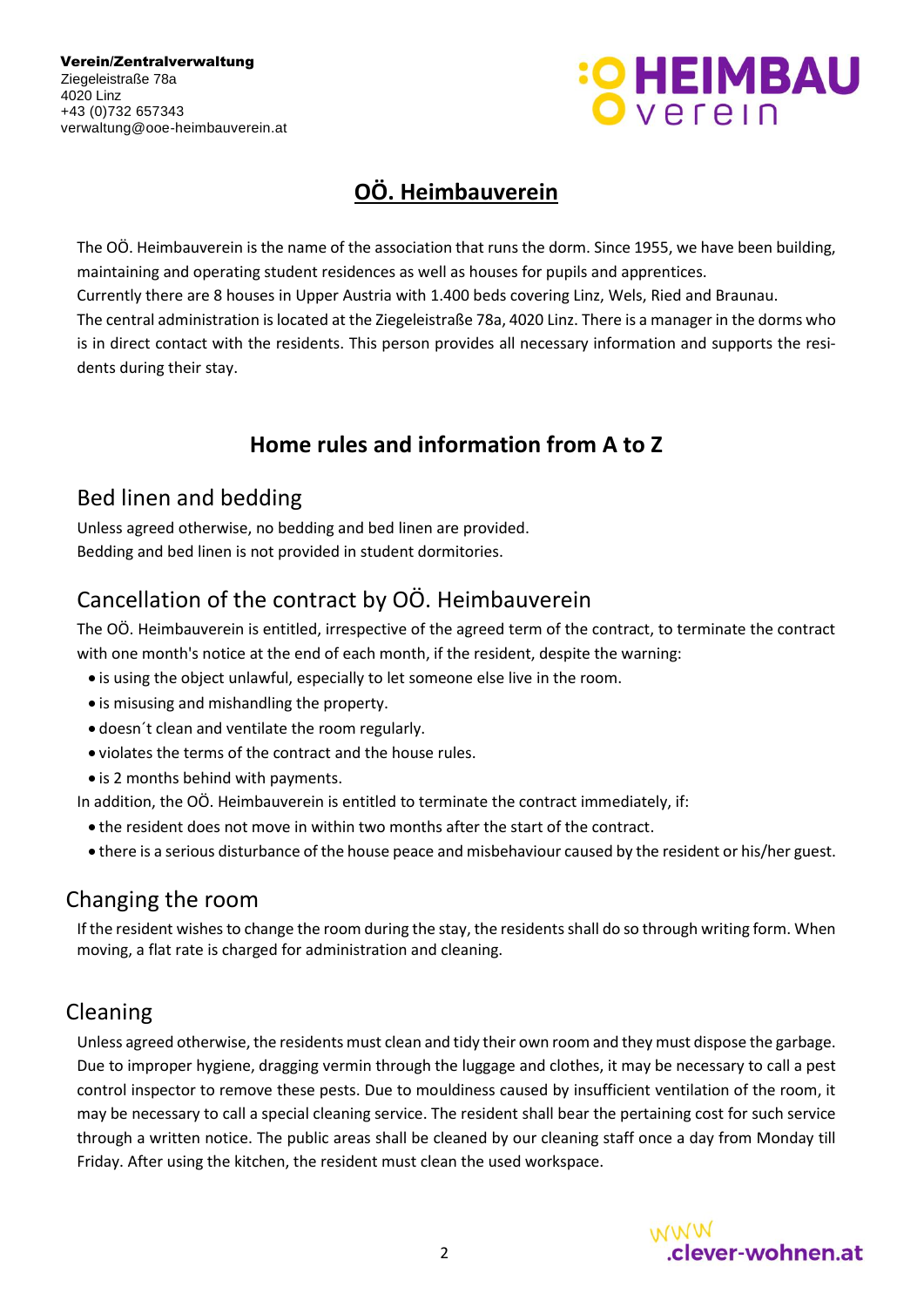Verein/Zentralverwaltung Ziegeleistraße 78a 4020 Linz +43 (0)732 657343 verwaltung@ooe-heimbauverein.at



# <span id="page-2-0"></span>Confirmation of studies

Confirmation of studies must be handed over or emailed to the manager of the house in every semester by the 31st of October or the 31st of March, otherwise a guest fee may be charged retroactively and may result in the loss of the home place.

#### <span id="page-2-1"></span>Departure

The departure from the house is possible on working days by the end of the contract. The resident must inform the manager of the dorm about the leaving date. The original condition of the room must be remained the same as the resident moved in. At the end of the contract, the dormitory space must be cleared of all of the personal items and handed over cleaned.

After sorting out the formalities, the resident must hand back the keys. From that moment, the resident is not allowed to re-enter the room. Should there appear to be any damages and it is proven to be resident`s fault, these costs shall be deducted from the deposit of the resident or will be invoiced to the resident.

### <span id="page-2-2"></span>Deposit

The initial payment includes in the security deposit. After checking out, all keys must be returned. If the room is not damaged and the cleaning fee is calculated, the remaining amount of the deposit will be transferred to the pertaining account.

### <span id="page-2-3"></span>Dishes

Unless agreed otherwise, no dishes are provided. Dishes are not provided in student dormitories.

### <span id="page-2-4"></span>Dorm spokesperson

<span id="page-2-5"></span>The dorm spokesperson is elected by the residents and represents the interests of the residents. This representative can be elected once a year.

# Early termination by the resident

The early termination notice must be submitted in written form to the manager at least 1 month prior to the desired end of the contract. The cancellation period is till the last day of the following month.

### <span id="page-2-6"></span>Extension of the contract

The contract can be extended upon mutual agreement. For this purpose, the resident must submit a written application for an extension to the manager of the house. This application must be made 2 months prior to the end of the contract for the following academic year or semester. Within 2 months before the contract ends the OÖ. Heimbauverein is allowed to allocate the room to another person.

The OÖ. Heimbauverein is entitled, but not obliged, to accept the renewal contract and can make a room inspection to ensure the proper condition of the room. In the case of an extension, a supplement contract shall be concluded.

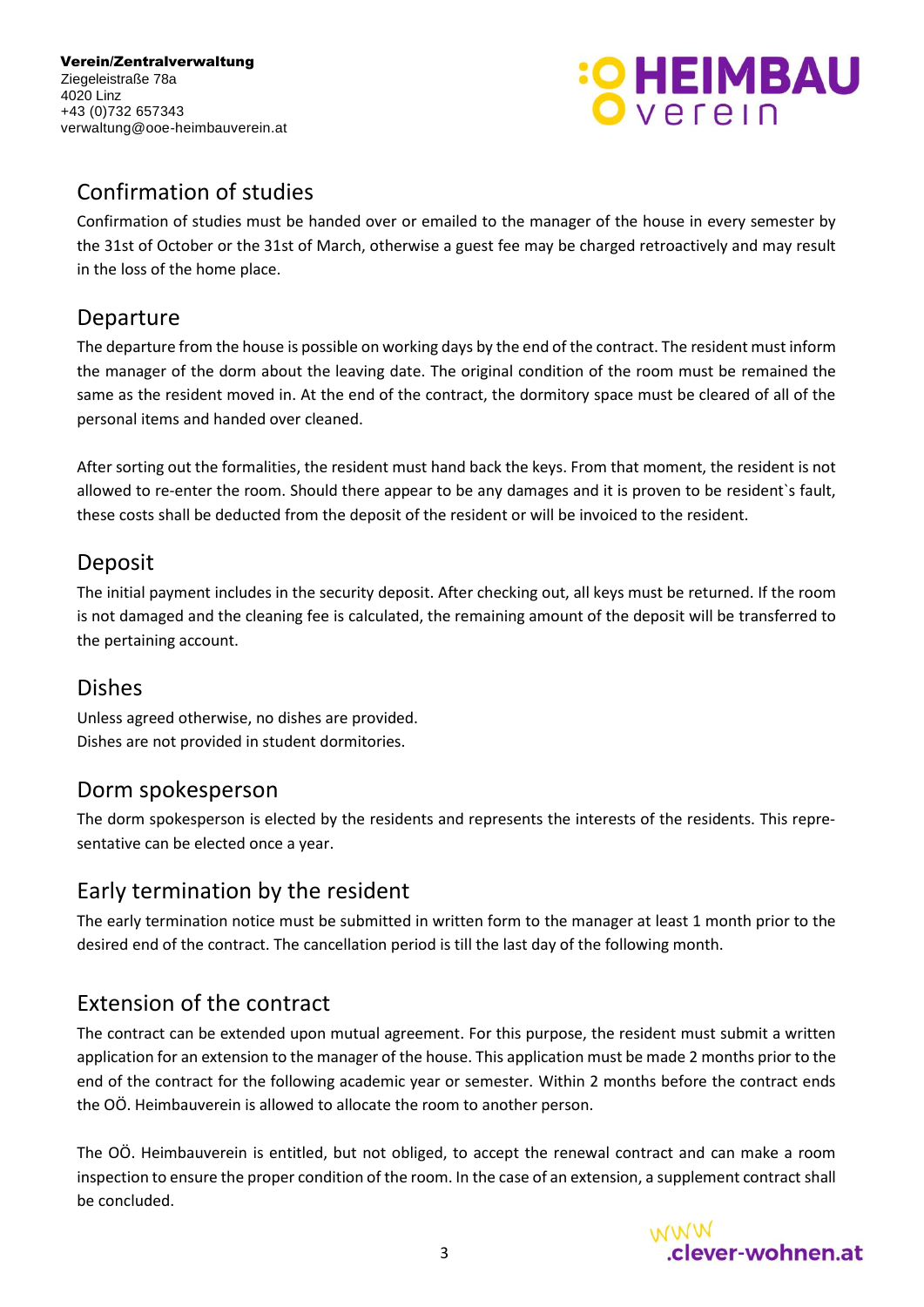

#### <span id="page-3-0"></span>Events

For any events in the dormitories which the OÖ. Heimbauverein is not the organizer, the OÖ. Heimbauverein is not liable. If there is an event in the house, the manager must be informed about the event and the responsible person.

# <span id="page-3-1"></span>Fire protection regulations

The house is equipped with an automatic fire alarm system. The alarm goes directly to the fire fighters. The fire safety regulations of the OÖ. Heimbauverein (according to homepage) is to be observed.

- Smoking ban throughout the whole building.
- No objects may be stored in the floors to keep the escape route clear (this includes shoes, mats, etc.)
- It is necessary to handle the items of the communal kitchen with care. Do not leave the heated ovens unattended. Turn off the oven.
- No cooking or heating appliances (e.g. cooking plates, mikrowaves, etc.) shall be in operation in the rooms without kitchen.
- No additional devices (e.g. dishwasher, washing machine, etc.) may be used in rooms with their own kitchen/flats.
- Changes to the existing equipment require the written approval and clarification of the manager.
- Rooms with balconies/flats: Commissioning a grill requires the written approval and clarification of the manager.

<span id="page-3-2"></span>A fire alarm can be assigned to the triggering room by the automatic fire alarm system. The resident shall bear the cost for the misuse of the fire brigade and other incurred damages.

### GIS-fee for radio and TV

There is no charge for radio and television, as the fee has already been paid by OÖ. Heimbauverein.

#### Guests

Sleep-over guests are not allowed in the rooms/flats. Contraventions can result in the cancellation of the contract. Guests shall leave the house by 10:00 pm until 7:00 am.

#### <span id="page-3-5"></span>Internet

Free internet is available to the residents of the house. Internet access is provided on a voluntary basis with no guarantee of availability or the size of the bandwidth. The Internet user regulations can be found on our homepage or posted in the dorm.

#### Keys

It is forbidden to leave the keys to third parties. It is not permissible for residents to make duplicate keys. Any loss must be reported immediately to the manager of the house. The resident shall bear the cost for the lost keys and/or electronic access chip.

<span id="page-3-4"></span><span id="page-3-3"></span>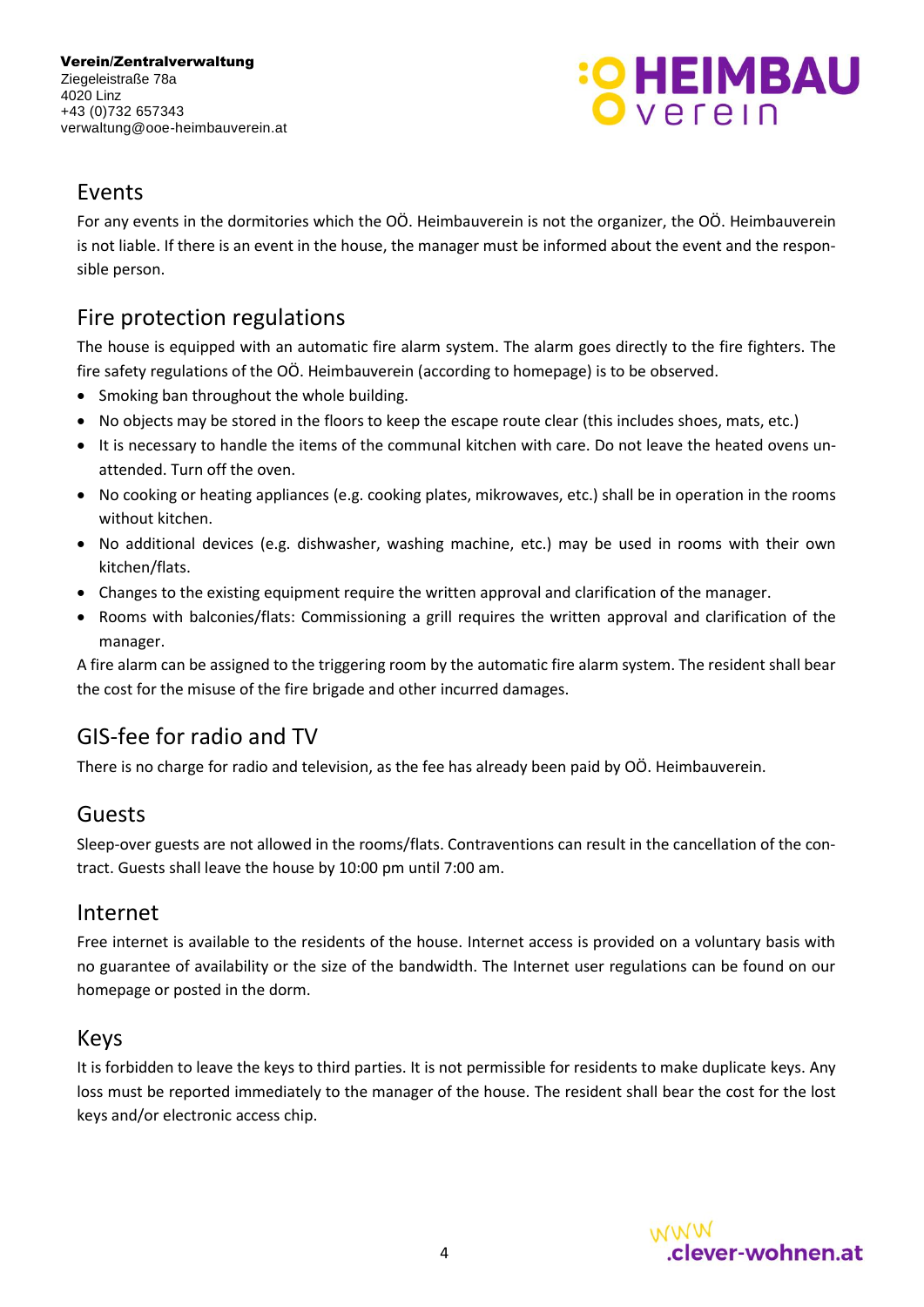

# <span id="page-4-0"></span>Liability

Disturbances or restricted use of premises and resources e.g. repair work, construction work, etc. do not entitle the residents to reduce the rent. The use of all the facilities of the dormitories by residents or foreigners is at their own risk.

## <span id="page-4-1"></span>Moving in the dorm

Moving in is possible only during the working days and office hours. The resident must inform the manager of the dorm about the date of moving in. At this date, the contract is signed, the keys are handed over and the information of the house shall be submitted to the resident.

# <span id="page-4-2"></span>Night rest

In order to ensure a peaceful and proper living atmosphere in the house, the night rest must be respected from 10 pm to 7 am in the entire house and in the garden.

# <span id="page-4-3"></span>Payment of the rent

The agreed rent must be on the account of the OÖ. Heimbauverein not later than the 5th of each month. In case of any delays in payment, a late charge fee shall be imposed.

In case of direct debit (SEPA-Lastschrift = the OÖ. Heimbauverein takes the money from the account of the resident monthly), the resident is obligated to ensure that the account is always endowed so that the debits can be made. If the bank-account is not adequately endowed, the OÖ. Heimbauverein has the right to withhold or charge a dunning fee and any charges incurred.

The fee to be paid for the current academic/school year is determined by the board of OÖ. Heimbauverein for the following academic/school year before the start of the same. Increases in the usage fee within a year of study are possible in accordance with Section 13 (3) StHG.

### <span id="page-4-4"></span>Pets

The resident is not entitled to keep pets in the room/flat at any time.

#### <span id="page-4-5"></span>Post

Post, letters and parcels deliveries in the dorms will be carried out according to official post rules and regulations. The OÖ. Heimbauverein and dorm officials are not responsible and shall not be liable for any late or nondelivery of the mails. Cash on delivery parcels will not be accepted as well as cash postal orders or parcels. When moving out of the accommodation, the resident must organise a change of address order to the post office otherwise the OÖ. Heimbauverein has no choice other than to return the mails.